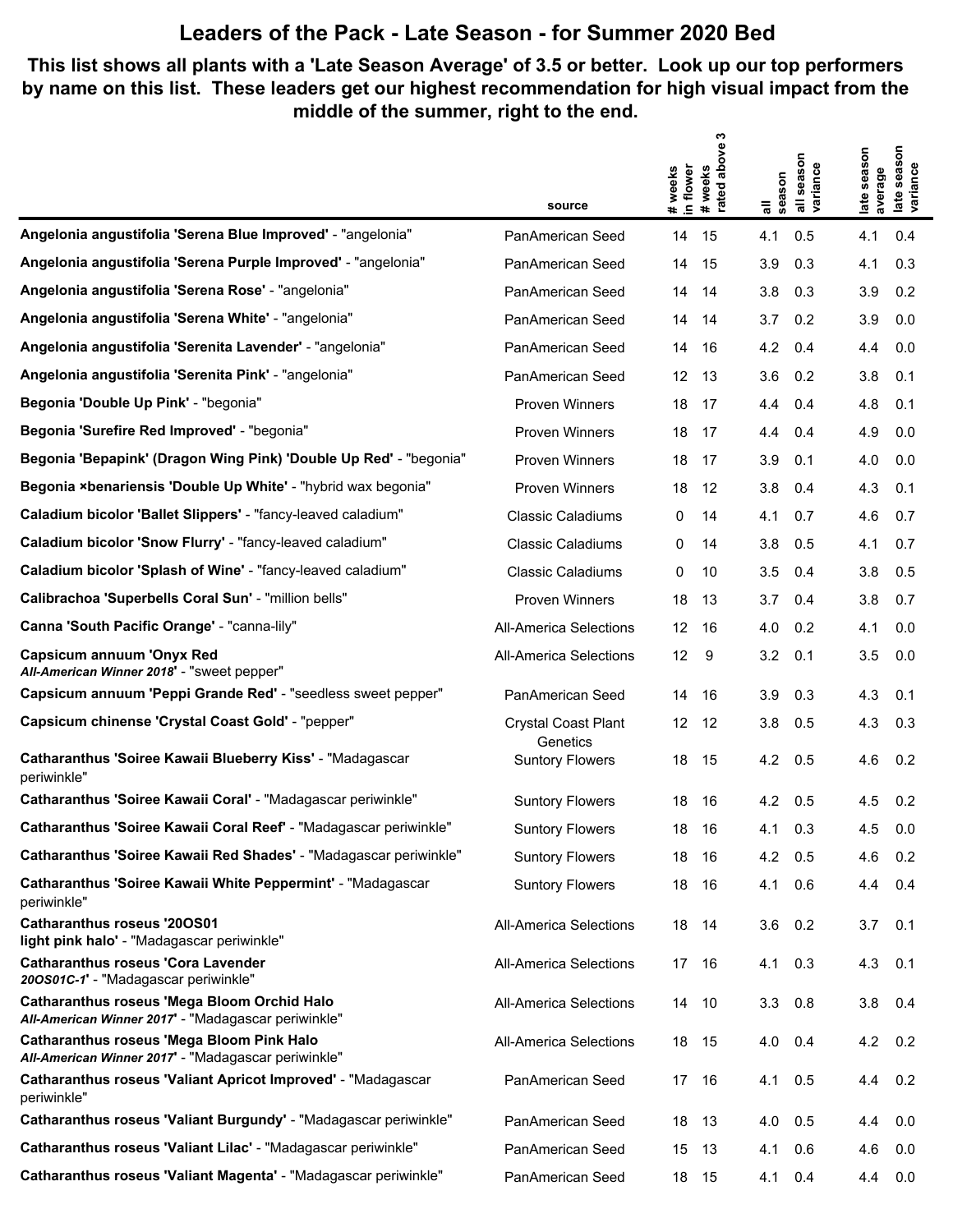|                                                                                                  | source                                              | in flower<br># weeks | ო<br>above<br># weeks<br>rated abo | all<br>season | all season<br>variance | late season<br>average | season<br>late seaso<br>variance |
|--------------------------------------------------------------------------------------------------|-----------------------------------------------------|----------------------|------------------------------------|---------------|------------------------|------------------------|----------------------------------|
| <b>Catharanthus roseus 'Valiant Orchid</b><br>200S01C-2' - "Madagascar periwinkle"               | PanAmerican Seed &<br><b>All-America Selections</b> | 18                   | 16                                 | 3.9           | 0.3                    | 3.9                    | 0.1                              |
| Catharanthus roseus 'Valiant Punch' - "Madagascar periwinkle"                                    | PanAmerican Seed                                    | 18                   | 15                                 | 4.2           | 0.5                    | 4.6                    | 0.1                              |
| Celosia '20OS08<br>red' - "celosia"                                                              | All-America Selections                              | 18                   | 16                                 | 4.2           | 0.6                    | 4.7                    | 0.2                              |
| Celosia '20OS09<br>rose' - "celosia"                                                             | <b>All-America Selections</b>                       | 18                   | 17                                 | 4.3           | 0.5                    | 4.7                    | 0.3                              |
| Celosia argentea 'Asian Garden<br>All-American Winner 2017' - "celosia"                          | All-America Selections                              | 18                   | 16                                 | 4.3           | 0.5                    | 4.4                    | 0.5                              |
| Celosia argentea var. argentea Spicata Group 'Sol Gekko Green' -<br>"wheatstraw celosia"         | PanAmerican Seed                                    | 12                   | -13                                | 3.8           | 0.4                    | 3.9                    | 0.4                              |
| Celosia argentea var. cristata [Plumosa Group] 'Castle Scarlet<br>200S08C-2' - "feather celosia" | <b>All-America Selections</b>                       | 18                   | 12                                 | 3.6           | 0.9                    | 3.6                    | 1.7                              |
| Celosia argentea var. cristata [Plumosa Group] 'First Flame Red' -<br>"feather celosia"          | PanAmerican Seed                                    | 18                   | 14                                 | 3.8           | 1.4                    | 3.6                    | 2.7                              |
| Celosia argentea var. cristata [Plumosa Group] 'Fresh Look Red<br>200S08C-1' - "feather celosia" | <b>All-America Selections</b>                       | 18                   | 15                                 | 3.9           | 0.7                    | 3.9                    | 1.1                              |
| Colocasia esculenta 'Coffee Cups' - "elephant ear"                                               | <b>Proven Winners</b>                               | 0                    | 16                                 | 4.2           | 0.3                    | 4.4                    | 0.0                              |
| Colocasia esculenta 'Heart of the Jungle' - "elephant ear"                                       | <b>Proven Winners</b>                               | 2                    | 16                                 | 4.2           | 0.4                    | 4.7                    | 0.1                              |
| Cucurbita moschata 'Autumn Frost' - "winter squash"                                              | <b>PanAmerican Seed</b>                             | 12                   | 12                                 | 3.9           | 0.7                    | 3.7                    | 0.8                              |
| Cuphea 'FloriGlory Diana' - "Mexican heather"                                                    | All-America Selections                              | 18                   | 16                                 | 4.1           | 0.3                    | 4.5                    | 0.0                              |
| Cuphea 'Vermillionaire' - "firecracker plant"                                                    | <b>Proven Winners</b>                               | 15                   | 16                                 | 4.4           | 0.5                    | 4.9                    | 0.0                              |
| Dahlia 'Dahlightful Lively Lavender' - "dahlia"                                                  | GardenChoice                                        | 16                   | 17                                 | 4.3           | 0.2                    | 4.6                    | 0.0                              |
| Dahlia 'Dahlightful Sultry Scarlet' - "dahlia"                                                   | GardenChoice                                        | 12                   | -11                                | 3.4           | 0.3                    | 3.5                    | 0.6                              |
| Dahlia 'Dahlightful Tupelo Honey' - "dahlia"                                                     | GardenChoice                                        | 15                   | 18                                 | 4.0           | 0.2                    | 3.7                    | 0.1                              |
| Echinacea 'Artisan Red Ombre' - "coneflower"                                                     | Kieft Seed                                          | 9                    | 13                                 | 3.8           | 0.4                    | 4.3                    | 0.1                              |
| Echinacea 'Artisan Soft Orange' - "coneflower"                                                   | Kieft Seed                                          | 10                   | 15                                 | 4.1           | 0.3                    | 4.5                    | 0.0                              |
| Euryops pectinatus 'High Noon' - "grey-leaved euryops"                                           | <b>Proven Winners</b>                               | 12 <sup>2</sup>      | - 15                               | 4.1           | 0.3                    | 4.5                    | 0.0                              |
| <b>Evolvulus 'Blue My Mind' - "dwarf morning glory"</b>                                          | Proven Winners                                      | 16                   | 15                                 | 4.0           | 0.4                    | 4.4                    | 0.1                              |
| Fragaria xananassa 'Berried Treasure Pink' - "strawberry"                                        | Proven Winners                                      | 18                   | 12                                 | 3.8           | 0.4                    | 3.7                    | 0.6                              |
| Fragaria xananassa 'Berried Treasure White' - "strawberry"                                       | <b>Proven Winners</b>                               | 18                   | 16                                 | 3.6           | 0.1                    | 3.7                    | 0.1                              |
| Gaillardia 'Heat It Up Scarlet' - "blanket flower"                                               | <b>Proven Winners</b>                               | 18                   | 16                                 | 3.8           | 0.1                    | 4.0                    | 0.0                              |
| Gaillardia 'Heat It Up Yellow' - "blanket flower"                                                | Proven Winners                                      | 18                   | 17                                 | 4.1           | 0.3                    | 4.5                    | 0.0                              |
| Helianthus 'Suncredible Yellow' - "sunflower"                                                    | Proven Winners                                      | 14                   | 17                                 | 4.1           | 0.2                    | 4.3                    | 0.1                              |
| Hypoestes phyllostachya 'Hippo Red Improved' - "polka dot plant"                                 | Proven Winners                                      | 4                    | 16                                 | 3.6           | 0.1                    | 3.6                    | 0.1                              |
| Impatiens hawkeri 'Infinity Orange Improved' - "New Guinea<br>impatiens"                         | Proven Winners                                      | 1                    | 17                                 | 3.5           | 0.0                    | 3.5                    | 0.0                              |
| Impatiens walleriana 'Beacon Coral' - "impatiens"                                                | PanAmerican Seed                                    | 16                   | 15                                 | 3.7           | 0.2                    | 3.9                    | 0.2                              |
| Impatiens walleriana 'Beacon Salmon' - "impatiens"                                               | PanAmerican Seed                                    | 18                   | 15                                 | 4.0           | 0.4                    | 4.4                    | 0.2                              |
| Impatiens walleriana 'Beacon Violet Shades' - "impatiens"                                        | PanAmerican Seed                                    | 18                   | 15                                 | 4.0           | 0.4                    | 4.5                    | 0.1                              |
| Impatiens walleriana 'Beacon White' - "impatiens"                                                | PanAmerican Seed                                    | 18                   | 14                                 | 3.5           | 0.1                    | 3.7                    | 0.1                              |
| Impatiens walleriana 'Super Elfin XP White' - "impatiens"                                        | PanAmerican Seed                                    | 14                   | 8                                  | 3.2           | 0.2                    | 3.6                    | 0.1                              |
| Ipomoea batatas '01-721 Experimental Compact Red ' - "ornamental<br>sweet potato"                | <b>Crystal Coast Plant</b><br>Genetics              | 5                    | 15                                 | 4.3           | 0.7                    | 4.9                    | 0.0                              |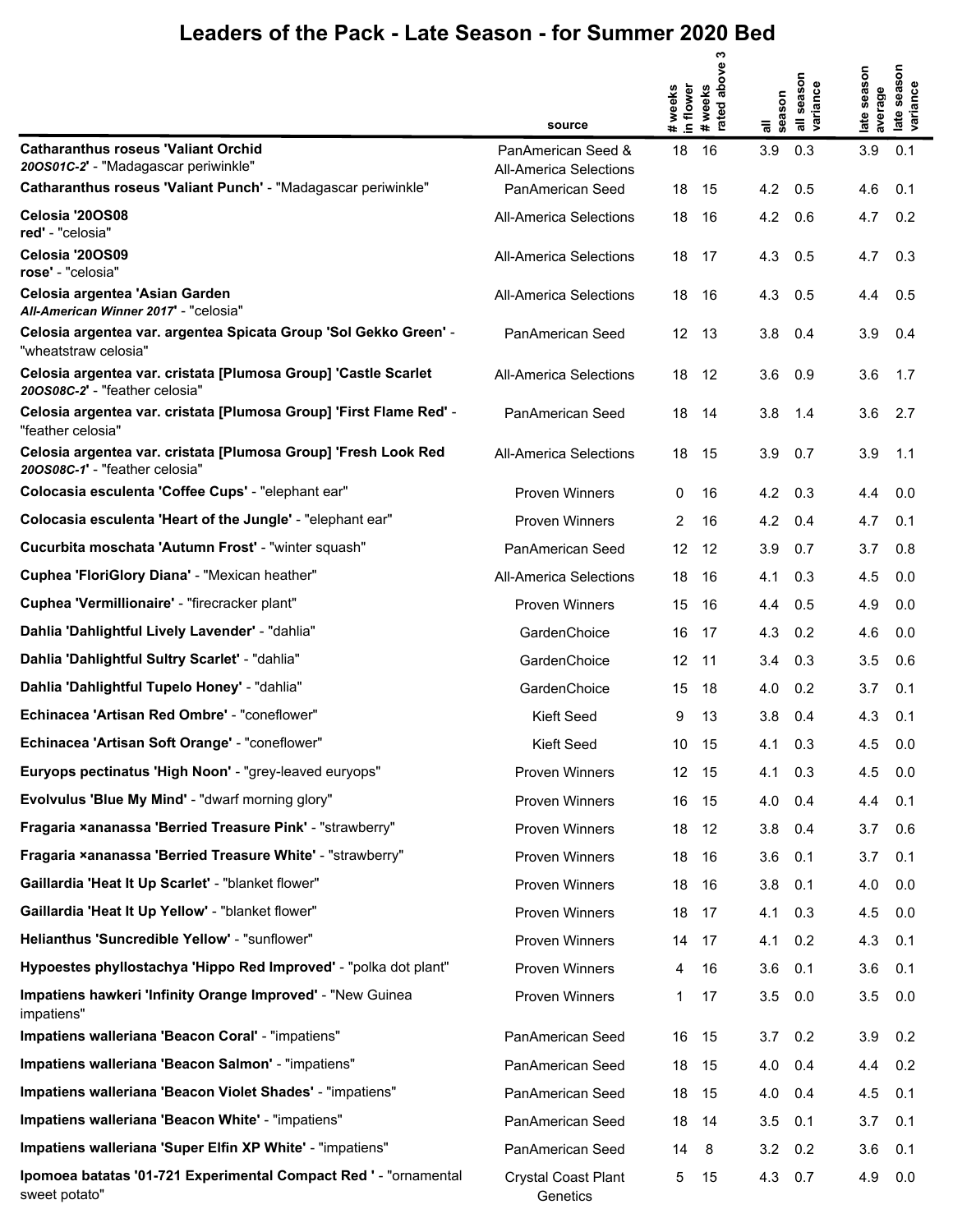|                                                                                            | source                                 | # weeks<br>in flower | ო<br>above<br># weeks<br>rated abo | season<br>᠊ᢛ | all season<br>variance | season<br>average<br>late | season<br>late seaso<br>variance |
|--------------------------------------------------------------------------------------------|----------------------------------------|----------------------|------------------------------------|--------------|------------------------|---------------------------|----------------------------------|
| Ipomoea batatas '01-916 Experimental Red Lace' - "ornamental sweet<br>potato"              | <b>Crystal Coast Plant</b><br>Genetics | 6                    | 18                                 | 4.6          | 0.3                    | 4.9                       | 0.0                              |
| Ipomoea batatas 'Sweet Caroline Kiwi' - "ornamental sweet potato"                          | <b>Proven Winners</b>                  | 1                    | 18                                 | 4.6          | 0.3                    | 4.9                       | 0.0                              |
| Ipomoea batatas 'Sweet Caroline Medusa Green' - "ornamental sweet"<br>potato"              | <b>Proven Winners</b>                  | 3                    | 16                                 | 4.1          | 0.3                    | 4.4                       | 0.0                              |
| Lagerstroemia 'Cherry Delight' - "crepe myrtle"                                            | GardenChoice                           | 11                   | 17                                 | 4.1          | 0.2                    | 4.4                       | 0.0                              |
| Lagerstroemia 'Cotton Candy' - "crepe myrtle"                                              | GardenChoice                           | 11                   | 17                                 | 3.9          | 0.3                    | 4.2                       | 0.2                              |
| Lagerstroemia 'French Vanilla' - "crepe myrtle"                                            | GardenChoice                           | 11                   | 17                                 | 3.9          | 0.2                    | 4.2                       | 0.2                              |
| Lagerstroemia 'Red Velvet' - "crepe myrtle"                                                | GardenChoice                           | 6                    | 12                                 | 3.9          | 0.5                    | 4.4                       | 0.0                              |
| Lantana camara 'Luscious Royale Cosmo' - "common lantana"                                  | <b>Proven Winners</b>                  | 16                   | 16                                 | 4.1          | 0.4                    | 4.2                       | 0.4                              |
| Lantana camara 'Luscious Royale Red Zone' - "common lantana"                               | <b>Proven Winners</b>                  | 16                   | 16                                 | 3.9          | 0.2                    | 3.9                       | 0.1                              |
| Lobelia xspeciosa 'Starship Blue' - "hybrid cardinal flower"                               | Kieft Seed                             | 13                   | 15                                 | 3.8          | 0.4                    | 4.0                       | 0.5                              |
| Nepeta 'Sylvester Blue' - "catmint"                                                        | GardenChoice                           | 12                   | 15                                 | 3.8          | 0.2                    | 3.9                       | 0.2                              |
| Nepeta subsessilis 'Blue Panther<br>200S14C-1' - "short-stalked catmint"                   | <b>All-America Selections</b>          | 9                    | 12                                 | 3.3          | 0.1                    | 3.5                       | 0.0                              |
| Penstemon barbatus 'Twizzle Purple<br>All-American Winner 2017' - "southwestern penstemon" | <b>All-America Selections</b>          | 4                    | 16                                 | 3.7          | 0.2                    | 3.9                       | 0.1                              |
| Pentas lanceolata 'Sunstar Red' - "Egyptian star-cluster"                                  | <b>Proven Winners</b>                  | 13                   | 15                                 | 3.9          | 0.4                    | 4.4                       | 0.0                              |
| Petunia 'Supertunia Mini Vista Pink Star' - "petunia"                                      | <b>Proven Winners</b>                  | 18                   | 15                                 | 4.1          | 0.7                    | 3.8                       | 0.9                              |
| Petunia 'Supertunia Vista Bubblegum' - "petunia"                                           | <b>Proven Winners</b>                  | 18                   | 13                                 | 3.9          | 1.8                    | 3.7                       | 3.1                              |
| Petunia ×hybrida 'ColorRush Pink' - "garden petunia"                                       | <b>Ball FloraPlant</b>                 | 18                   | 14                                 | 4.1          | 1.3                    | 3.9                       | 2.3                              |
| Rudbeckia 'American Gold Rush' - "black-eyed Susan"                                        | <b>All-America Selections</b>          | 11                   | 15                                 | 4.0          | 0.4                    | 4.1                       | 0.5                              |
| Ruellia simplex 'Machu Morado' - "Mexican blue-bells"                                      | <b>Proven Winners</b>                  | 12                   | 16                                 | 4.0          | 0.3                    | 4.4                       | 0.0                              |
| Salvia 'Rockin' Blue Suede Shoes' - "sage"                                                 | <b>Proven Winners</b>                  | 15                   | 17                                 | 4.2          | 0.4                    | 4.7                       | 0.1                              |
| Salvia 'White Flame' - "sage"                                                              | <b>Ball FloraPlant</b>                 |                      | 17 17                              | 4.4          | 0.3                    | 4.6                       | 0.1                              |
| Salvia coccinea 'Summer Jewel Lavender<br>All-American Winner 2016' - "scarlet sage"       | <b>All-America Selections</b>          |                      | 18 15                              | 3.9          | 0.3                    | 4.1                       | 0.3                              |
| Salvia farinacea 'Unplugged So Blue' - "mealycup sage"                                     | <b>Proven Winners</b>                  | 16                   | 17                                 | 4.1          | 0.3                    | 4.4                       | 0.1                              |
| Salvia splendens '20OS06<br>purple' - "scarlet sage"                                       | <b>All-America Selections</b>          | 16                   | 13                                 | 3.8          | 0.4                    | 4.2                       | 0.1                              |
| Salvia splendens 'Lighthouse Purple<br>20OS06C-1                                           | <b>All-America Selections</b>          | 16                   | 12                                 | 3.8          | 0.5                    | 4.3                       | 0.3                              |
| Salvia splendens 'Mojave Red/White Bicolor<br>20OS06C-2                                    | <b>All-America Selections</b>          | 16                   | - 13                               | 3.8          | 0.5                    | 4.1                       | 0.6                              |
| Scaevola aemula 'Whirlwind Blue Improved' - "fanflower"                                    | <b>Proven Winners</b>                  | 18                   | - 15                               | 4.0          | 0.6                    | 4.1                       | 1.0                              |
| Scaevola aemula 'Whirlwind Starlight' - "fanflower"                                        | <b>Proven Winners</b>                  | 18                   | -14                                | 3.9          | 0.6                    | 4.1                       | 0.9                              |
| Solanum melongena 'Asian Delight' - "eggplant"                                             | PanAmerican Seed                       | 13                   | 16                                 | 4.1          | 0.2                    | 4.3                       | 0.1                              |
| Solenostemon scutellarioides 'ColorBlaze Royale Apple Brandy' -<br>"coleus"                | <b>Proven Winners</b>                  | 3                    | 15                                 | 4.0          | 0.4                    | 4.4                       | 0.0                              |
| Solenostemon scutellarioides 'ColorBlaze Royale Cherry Brandy' -<br>"coleus"               | <b>Proven Winners</b>                  | 4                    | 16                                 | 4.3          | 0.6                    | 4.6                       | 0.3                              |
| Solenostemon scutellarioides 'ColorBlaze Royale Pineapple Brandy'<br>- "coleus"            | <b>Proven Winners</b>                  | 1                    | 17                                 | 4.5          | 0.4                    | 4.9                       | 0.0                              |
| Solenostemon scutellarioides 'Dragon Heart' - "coleus"                                     | <b>Ball FloraPlant</b>                 | 0                    | 11                                 | $3.9$ $0.8$  |                        |                           | $4.7\quad 0.3$                   |